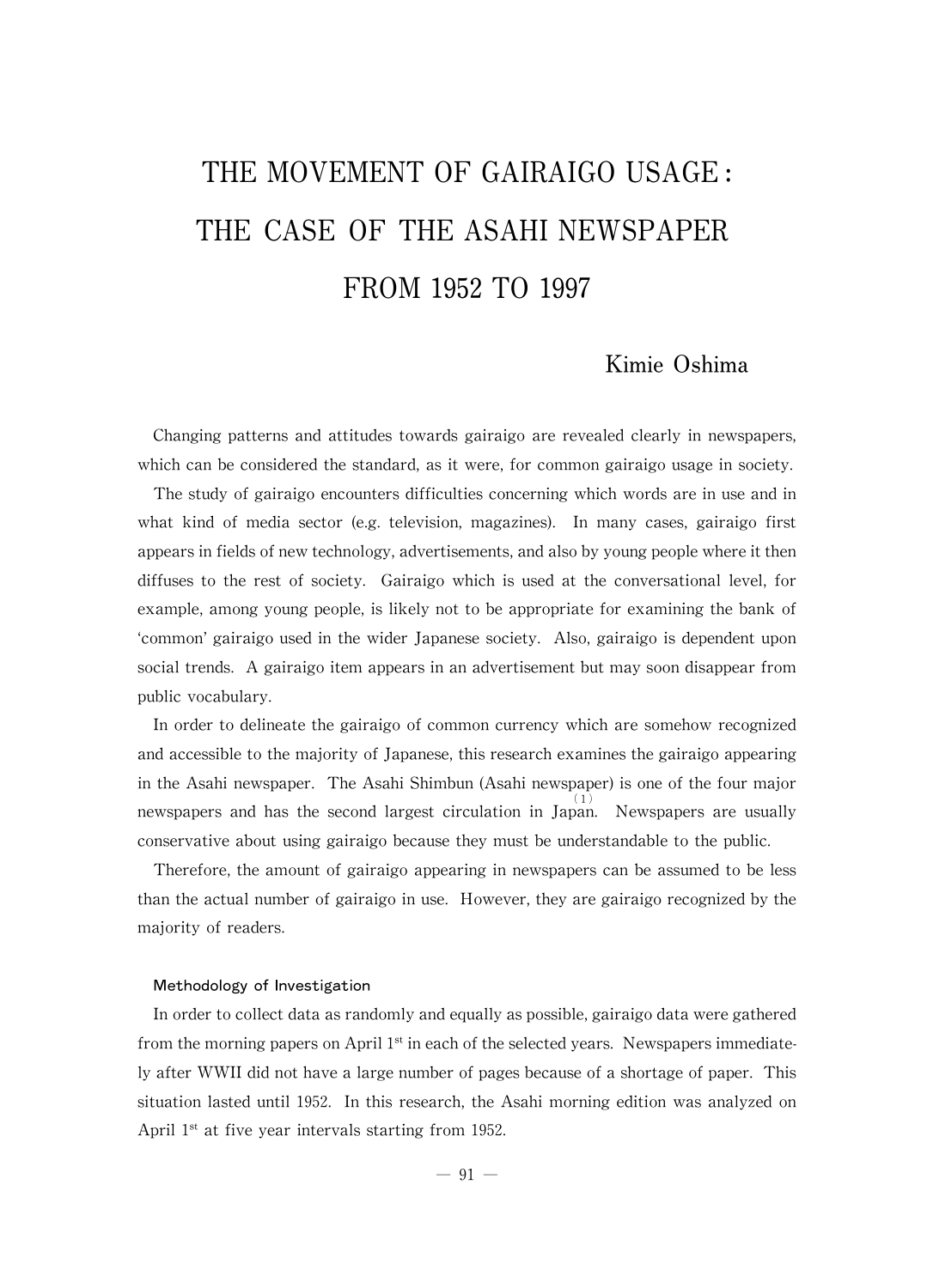The amount to gairaigo used may depend on the topic being reported. Certain topics have many loanwords. From the contents of edited Asahi Shimbun back numbers, sections on economics, society, culture, and sports were selected for analysis. All the articles appearing in each of the fields selected were examined on April  $1<sup>st</sup>$ . The contents for years 1952,1957,1962,1967,1972,1977,1982,1987,1992,and 1997 were analyzed.

The methodology proceeded as follows. Firstly, all words appearing in selected articles are counted in order to calculate the total words. The total number of words was counted using the following methodology. The numbers of words in several lines of an article were counted. The average number of words in a line was calculated. The average number of words in a line was multiplied by the number of lines which were of the same length. The total number of words was added together for each of the four sections (economics, culture, society, and sports) and for each year.

Secondly, all words that appear in *katakana* written system in the selected articles were listed. The katakana words were categorized into three types: non-gairaigo, gairaigo proper nouns, and gairaigo. Non-gairaigo is: onomatopoeia, Japanese words written in katakana for impact, names of certain crops, fish, meat, etc. (in certain cases, as in the grocery marketing section, the product names appear in katakana instead of kanji or *hiragana*). Gairaigo proper nouns are the names of persons, places, companies and so on which have simply been syllabicated in the Japanese phonological system. Gairaigo in this section is that which has been borrowed from foreign languages and Japanized.

Thirdly, these data were subjected to test the frequencies and volume of gairaigo usage, the trend, and changes over the year. According to Honna's study (1995), gairaigo can be categorized into seven patterns: semantic narrowing and shift, Japanese phrasings of English, tail abbreviation, acronyms, abbreviations of compounds, Japanese words combined with English loans, and word play. I have tested Honna's categories by employing gairaigo data from the Asahi Shimbun. My conclusion is that some issues and new findings about gairaigo categories can be found.

Finally, the background of the changes was investigated by newspaper editors and reporters through interviews with them. Their policies regarding the employment of gairaigo had some influence on the appearance of gairaigo in newspapers.

# The Volume of Gairaigo From 1952 to 1997

According to the methodology described above, Figures 1 and 2 show the volume of gairaigo in each field and year. Figure 2 shows the trend lines of percentages of gairaigo in economics, culture, society, and sports sections. As is clear from graphs Figure 1 and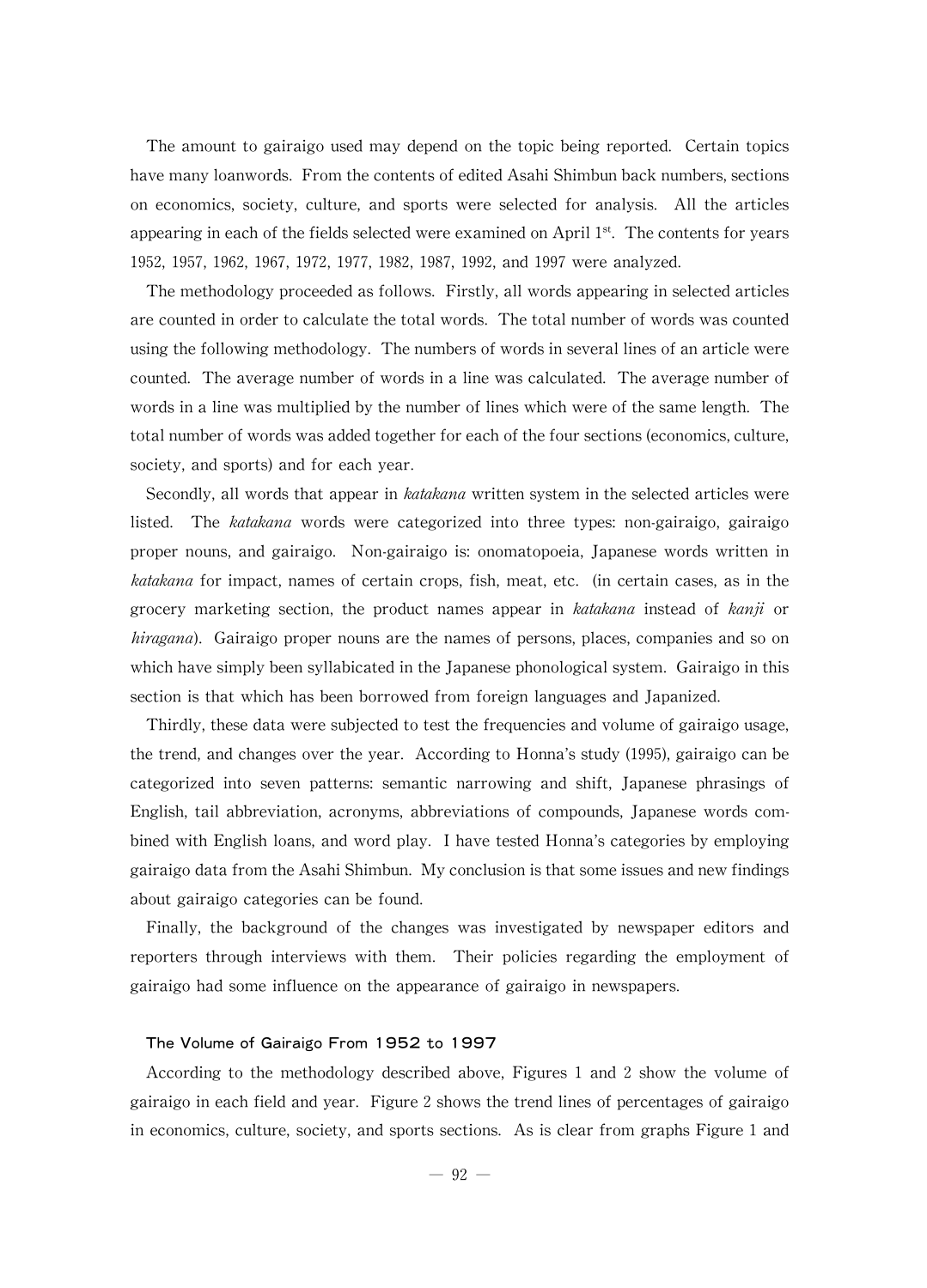2,the volume of gairaigo in sports section has always been the largest from 1952 to 1997. This can be explained because most current sports were introduced from the West and their related words are loans. Gairaigo in the culture section are slowly increasing. After WWII, Japan has been positively adopted western, particularly American culture. The sections of culture and sports are fields where the West has had a large influence and impact, so that the amount of gairaigo tends to be large and increasing.

In the field of economics, the amount of gairaigo remains steady through 1952 to 1997. However, the amount of gairaigo is slightly decreasing in the society section. The society section deals with local Japanese society and has less contact with the international scenes. Therefore, gairaigo used less frequently as in other sections.

If the gairaigo in society section is indicative of words for people to use in their daily communication and the volume is so small, why is it that people feel there is a flood of gairaigo in Japanese society?This is because the gap between the ʻgairaigo used in daily life'and ʻgairaigo used in particular fields'has become larger. In particular, when only ʻgairaigo used in particular fields'increases,in other words,ʻnot common known gairaigo to ordinary people', people feel that there is flood of gairaigo.

According to this study of gairaigo in Asahi Shimbun, the increase of gairaigo is not as rapid as expected. Then why is there controversy agains overuse of gairaigo? Looking at the Figures 1 and 2, there is not a large difference by the year. Therefore, it is not just the number of gairaigo used in newspapers gives such impression. In fact, people do not feel fear if only those gairaigo which people are aware of, are used many times on the newspapers. People feel gairaigo is overused because of two reasons.

One reason is as mentioned, that the larger gap between 'gairaigo used in daily life' and ʻgairaigo used in particular fields', which can be seen from the result of Asahi Shimbun study. Another is the gap between ʻgairaigo used temporary'and ʻgairaigo used in newspapers'.

Asahi Shimbun was studied because it selects and uses gairaigo conservatively. Therefore gairaigo used in advertisement or conversations among youth is not included in this study. However, those gairaigo used temporary in advertisement and conversations among youth are rapidly changing (not necessarily increasing, because new ones are always replacing old ones). The younger generations are much in favor of using gairaigo. This makes the majority and some linguists feel ʻthere is a flood of gairaigo'. I must add, though, the temporary use of new words by advertisement and youth is not the only situation with gairaigo.

Gairaigo appeared in Asahi Shimbun increased from 2.53% (1952) to 10.11% (1997) in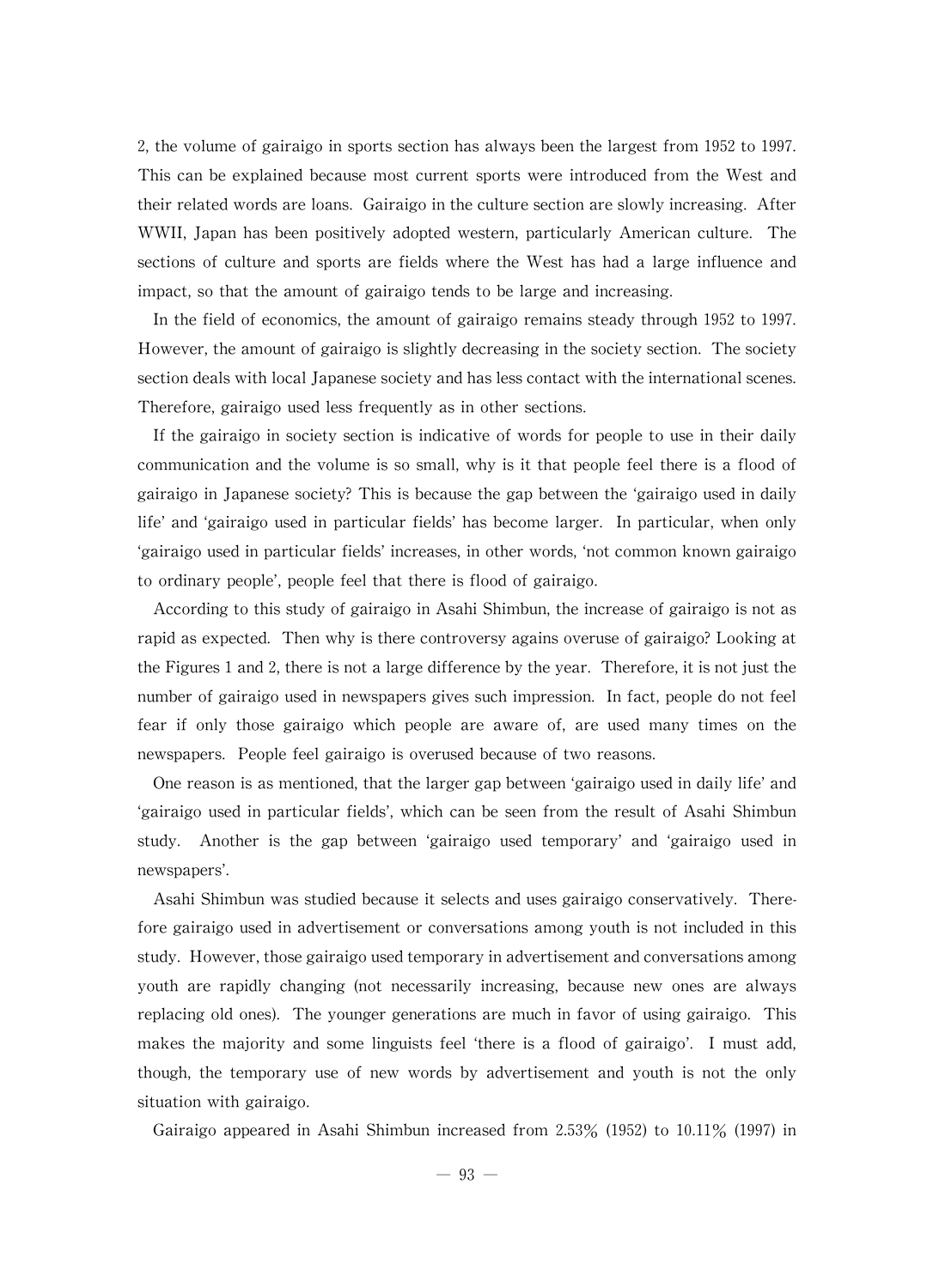

Figure 1 Comparison of percentages of gairaigo in economics, culture, society, and sports



Figure 2 Comparison of linear trend percentages of gairaigo in economics, culture, society, and sports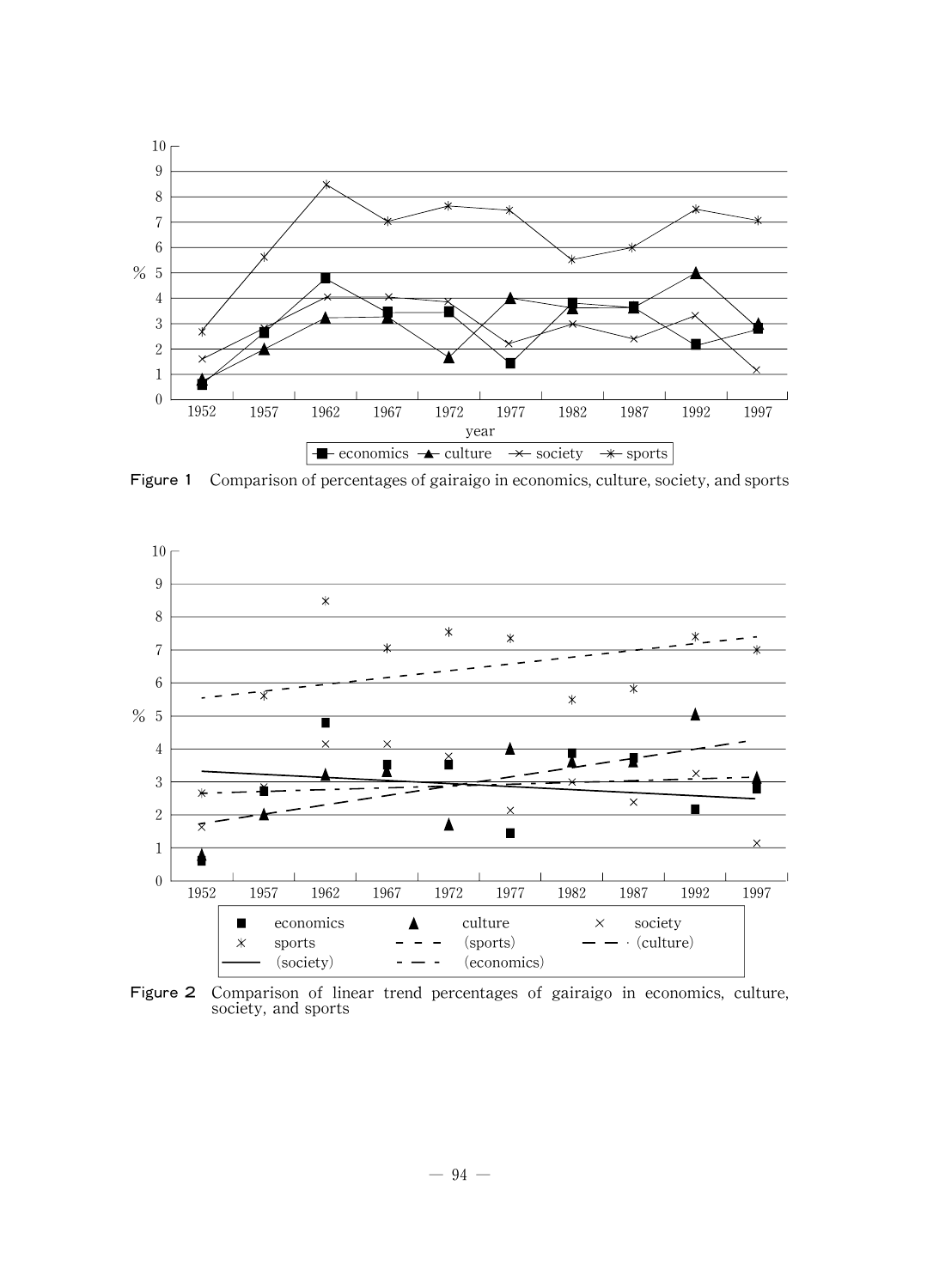Japanese during those fourty-five years. Considering the historical events and social change of Japan during these years, the increase of gairaigo is not threatening. This study should be continued, and the data of next fifty years will provide another aspect of gairaigo in Japanese language.

#### Gairaigo in the Newspaper: Testing Old Categories

Gairaigo appearing in selected articles in the Asahi Shimbun is listed and studied. In order to examine the sufficiency of Honna's gairaigo patterns, I have tested gairaigo in economics, culture, society, and sports section to categorize in his seven patterns (see page 92). However, several problems arose in the process of categorization by this system. They are homophones, multiple categories, combinations, time lag in definition, and exceptions. 1) Homophones:

There are many homophones in gairaigo and there is no definite difference as long as they are written in *katakana* text form. For example, *koto* appears in sports section of 1962. However, koto could be coat or court, depends on the concept and how the word is used. In order to investigate the origin of this word, it is necessary to go back to the original newspaper article and find out the concept of the word from context.

Similar cases were found with *rinku* (rink or link), *raito* (light or right), *korekushon* (collection or correction), furai (fry or fly),  $h\delta \nu u$  (hole or hall), *besuto* (best or vest), etc. Since both meanings of each gairaigo are used in Japanese, knowledge about the English origins is not necessarily. In fact, without knowledge of English, people do not recognize that the origins of these words are different. In any case, being given a simple gairaigo word alone is not enough to categorize it. These gairaigo cannot be categorized as semantic narrowing and shift, because they rather expand the meaning.

In addition, there are also cases which are the reverse of homophones. An example from the sports section of 1972 is, *fukku* as in hook. In this case, it clearly means a style of punch when a boxer bends his arm and hits the opponent with his elbow. There is another word hokku, which has the same origin, hook, but means something to hang things on small metal fasteners for tightens skirts or pants. In this case, fukku and hokku are examples of semantic narrowing. However, it seems that some meanings of the ʻhook'is focused in process of Japanization rather than narrowed.

#### 2) Multiple categories:

In order to categorize gairaigo into the seven patterns proposed by Honna, some words meet the conditions of more than one or two categories. For example, *konbi* which appears in the culture section of 1972 means a pair of friends or partners, and more often a pair of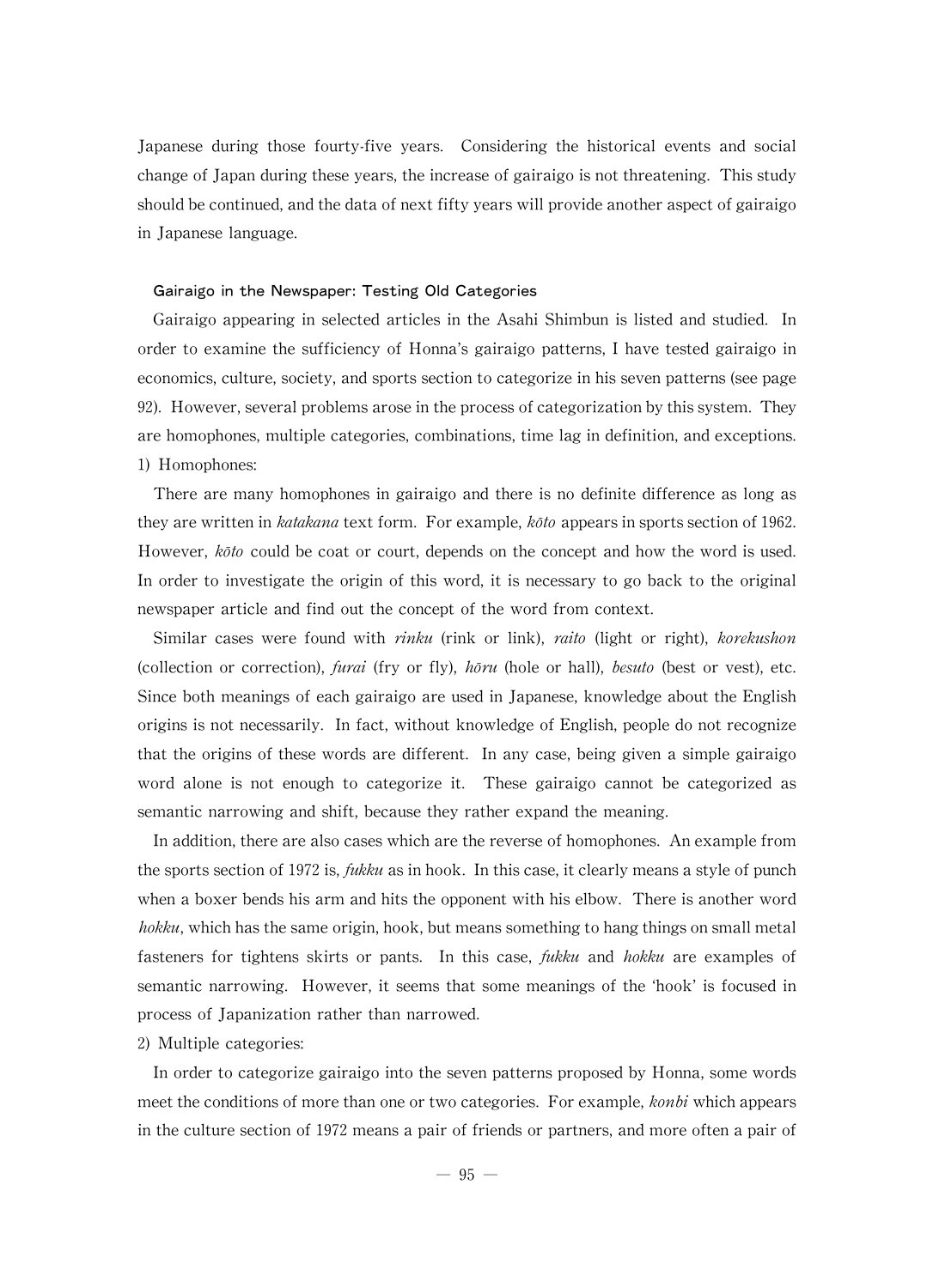comedians. This gairaigo, *konbi* is an abbreviation of the English word, combination. Therefore, the word *konbi* can be categorized as a tail abbreviation.

Another similar example of multiple categories is suto which is an abbreviation of sutoraiki (strike) and it means to refuse to continue working because of conflicts with the employer about working conditions and pay levels. There is another gairaigo of the same origin, *sutoraiku* used in baseball games. However, *sutoraiku* is not used in its abbreviated form. Therefore, the abbreviation form of *sutoraiki, suto*, falls into both tail abbreviation and semantic narrowing categories.

A different case is shō-ene. The part shō means saving, is usually written in kanji, the Chinese character followed by ene (energy) in katakana. A Japanese word sho is combined with English loan *enerugi*. And *ene* is a tail abbreviation form of *enerugi* (energy). Therefore this word falls into the two categories of Japanese words combined with English loans and tail abbreviations.

There are few cases where a gairaigo word would fit into three categories. In the sports section of 1997, *purodebyū-suru* appears. One part of this, *puro* is the abbreviated form of professional and *debyū-suru* is a combination of 'debut' and the Japanese verb, *suru* (to do). It is a common gairaigo pattern to combine an English word and the Japanese verb *suru* to create a gairaigo verb. It means to debut as a professional sports player instead ofan amateur player. This gairaigo *purodebyū-suru* fits into three categories: tail abbreviation, Japanese words combined with English loans, and semantic narrowing and shift. 3) Combinations of different foreign words:

There are a number of gairaigo which are combinations of two or even more different foreign words other than English. For example, in the society section of 1972, there are gomu-bōto and rupo-raitā. They are combinations of other languages and English. The first part of gomu-bōto (rubber boat), gom comes from Dutch meaning 'rubber'. The second part is theEnglish word,ʻboat'. This word involves both English and Dutch combined in Japan and becomes a Japanese gairaigo.

The other example of this pattern is  $r\mu p\sigma$ -raita (report writer). This is a combination of French *reportage* (report) followed by the English word 'writer'. This gairaigo also involves the tail abbreviation of *reportage* to *rupo*.

There are number of gairaigo which are combinations of English, other foreign languages, and Japanese. However, these gairaigo cannot be classified in any of Honna's gairaigo categories.

4) Time lags regarding definitions:

In many cases, defining gairaigo is difficult mainly because of a time lag in the process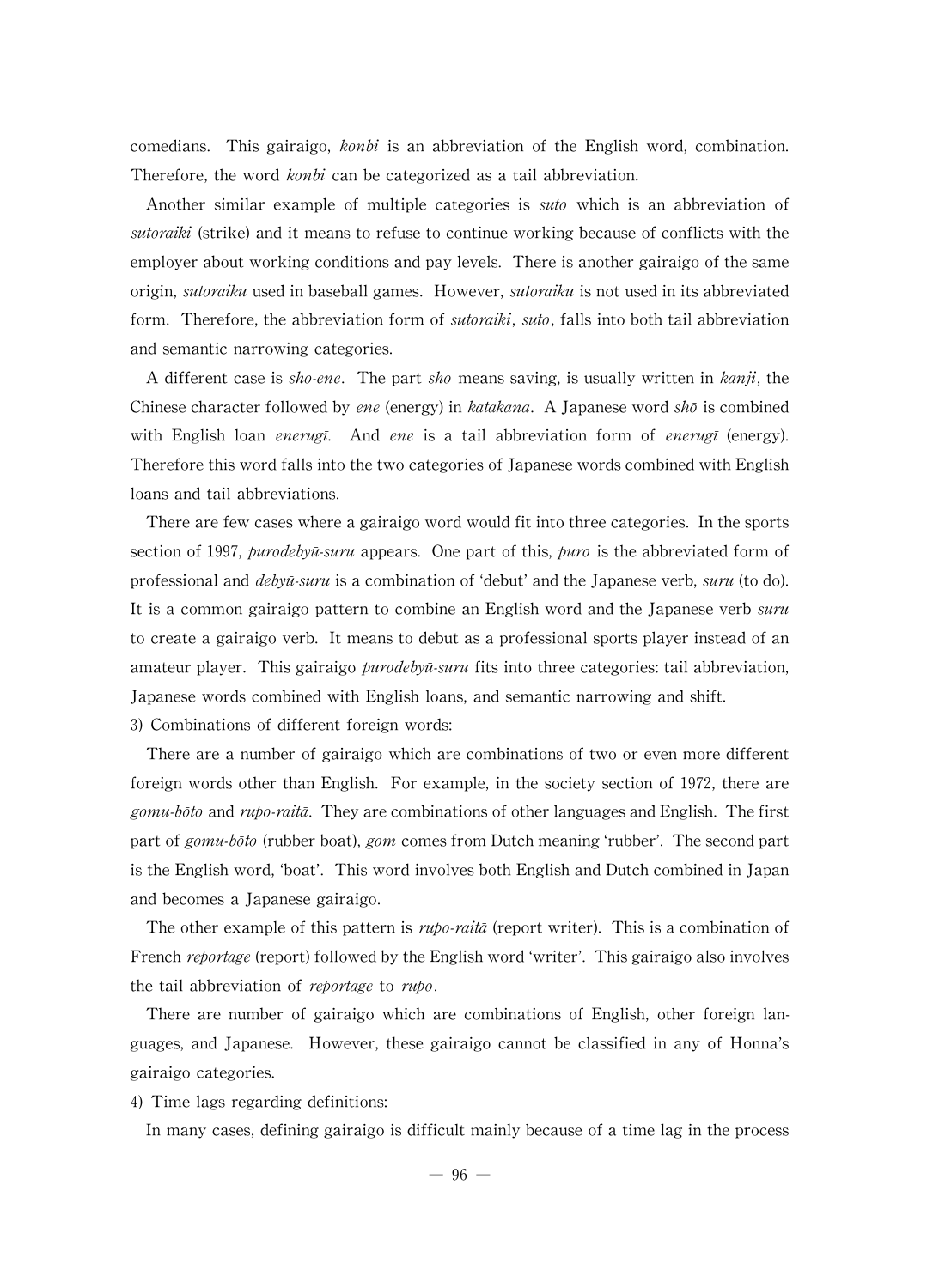of semantic narrowing and shifting. For example. The gairaigo  $furoa$  (floor) appears in the 1967 paper article meaning the flat wooden surface of a room. In 1970, the word dansu-furoa (dance floor) was used to label an open public space for activities such as dancing. However, the same word *furoa* expanded in meaning and in the 1997 sample it refers to a level of a building. Furthermore, a similar word *furoaringu* (flooring), meaning the wooden material used to make a floor, also appears in 1997.

If the process of semantic change throughout these years is considered as a process of long term semantic shift, then the meanings of furoa was most likely adopted at different times so there is a semantic narrowing process at each time of adoption. This is why people commonly do not realize that the origin of these definitions is the same word, floor.

However, it is not conclusive if the meanings of gairaigo have been narrowed at each time of adoption. Simply because another definition appears later, does not prove that a definition was not used earlier. In order to categorize gairaigo, it is not appropriate to refer to semantic narrowing category. Rather, in my idea, such words have semantically focused at the time of adoption.

### 5) Exceptions:

There are many gairaigo which cannot be categorized in any of Honna's categorization. Some gairaigo have expanded their meaning instead of narrowing. Some gairaigo are created by Japanese and the structure and meaning are quite different from that of the original English word. Furthermore, combinations of semantic shift and structure shift are much more complex in recent gairaigo trend.

These could have been categorized as ʻexceptions'before, however there appear to be enough cases to establish patterns. Further studies should establish a new gairaigo framework which includes all categories of gairaigo patterns (see Oshima, 2002).

From an analysis of gairaigo in Asahi Shimbun from 1952 to 1997, some trends in usage of gairaigo can be identified.

1) More complex combinations in recent years

There were less number of combinations in the early years of adoption. Towards 1980's and 1990's, gairaigo word combined with the Japanese verb  $suru$  (to do) appear frequently in all sections, economics, culture, sports, and society. Also, more combination gairaigo nouns comprised of English and other foreign languages are observed.

On top of those structural combinations mentioned above, more complex combinations appeared in 1980's and 1990's. In those later years,gairaigo with structural changes and semantic changes became common.

This suggests that Japanese people have becomemore creativewith gairaigo. In other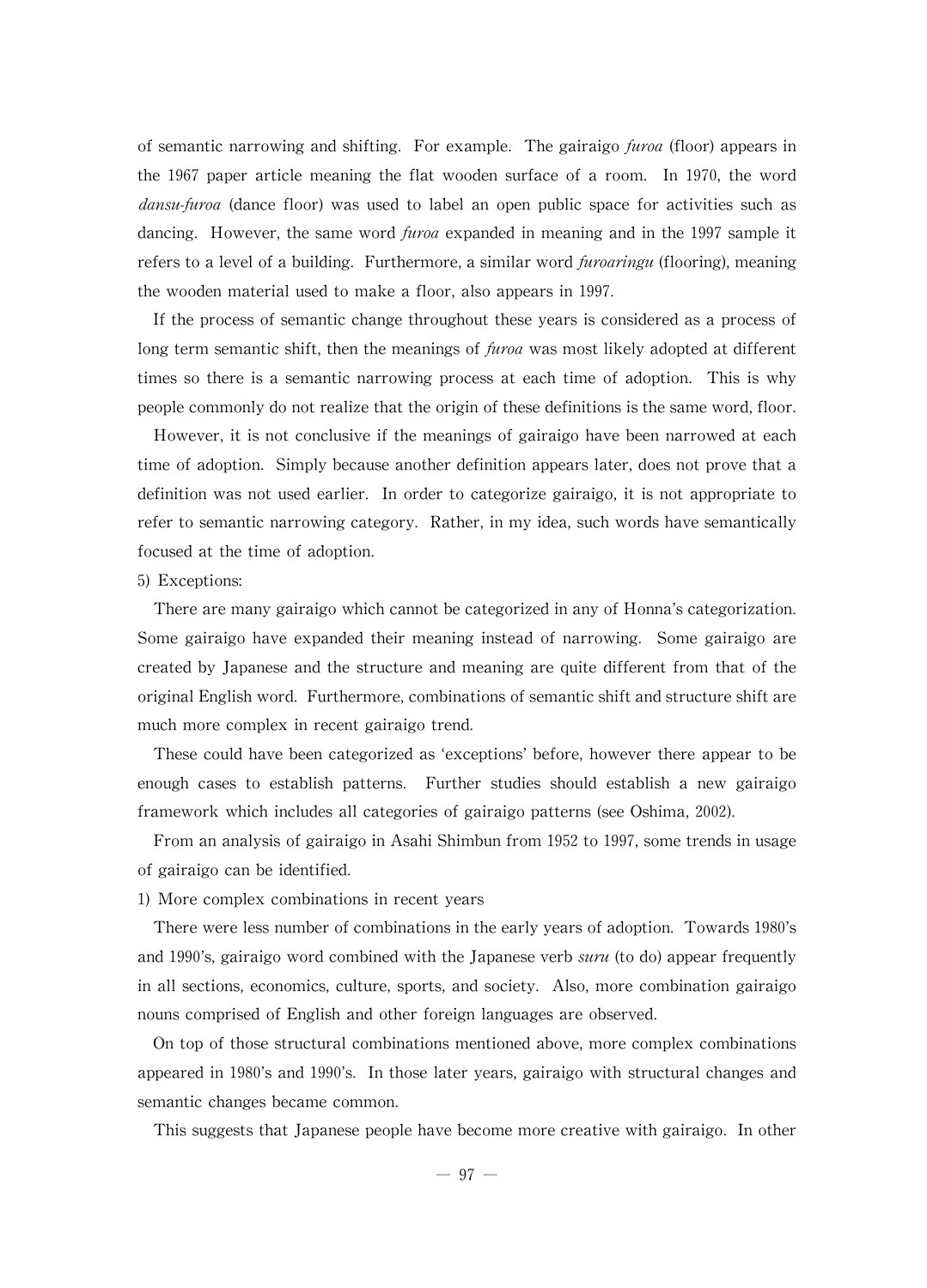words, recent Japanese people are able to handle gairiago as a part of their language and people use gairaigo enough to make changes semantically and structurally.

2) Gairaigo with structural change tend to be found in the culture and society sections Gairaigo which involves structural changes including abbreviations, combinations of gairaigo,Japanese and other foreign languages,and gairaigo coinage/neologisms,appear more in the culture and society sections than the economics or sports sections.

The main purpose of changing the structure is to meet people's convenience. As has been discussed in earlier chapters, Japanese language favors two to four syllables for a word. Therefore words commonly in use are structurally abbreviated or combined to be shortened and those are the words which appear in the culture and society sections.

Gairaigo is also used more by younger generations and younger people like to abbreviate and combine words. The culture and society sections are usually report topics of recent trends. Therefore these sections include more trend gairaigo with structural changes.

The change of gairaigo usage in Asahi Shimbun over the years, and the difference between each field were observed in articles, however we must also acknowledge the policies and attitudes of newspaper writers involved. In the next section, I have interviewed some writers to investigate their attitudes toward gairaigo, and how they influence the gairaigo usage in newspapers.

# Attitudinal Changes Among Editors and Writers

The use of gairaigo in newspapers depends primarily on the policy of the newspaper and the attitudes of writers and editors. In order to investigate the policy and attitude toward gairaigo usage, I have interviewed a writer and an editor formerly holding positions at Asahi Shimbun.

According to the guidelines of Asahi Shimbun (Asahi Shimbun no Yougo no Tebiki, 1997), writers should, "beware of the abuse of gairaigo and foreign words. In case there is a word that has no appropriate translation such as new concept or professional words, it must have a short explanation in parenthesis under the word, or a note at the end of the article to explain the word"(1997:391).

This rulebook determines many detailed rules about gairaigo notations, such as "when the ending of a word is either '-er', '-or', '-ar', or '-y', it should be expressed in stretch sound mark", however there is nothing further on their policy of using gairaigo.

For this study, I interviewed the two people below.

1. Miichi, Hajime

1963-1983 writer in Economics division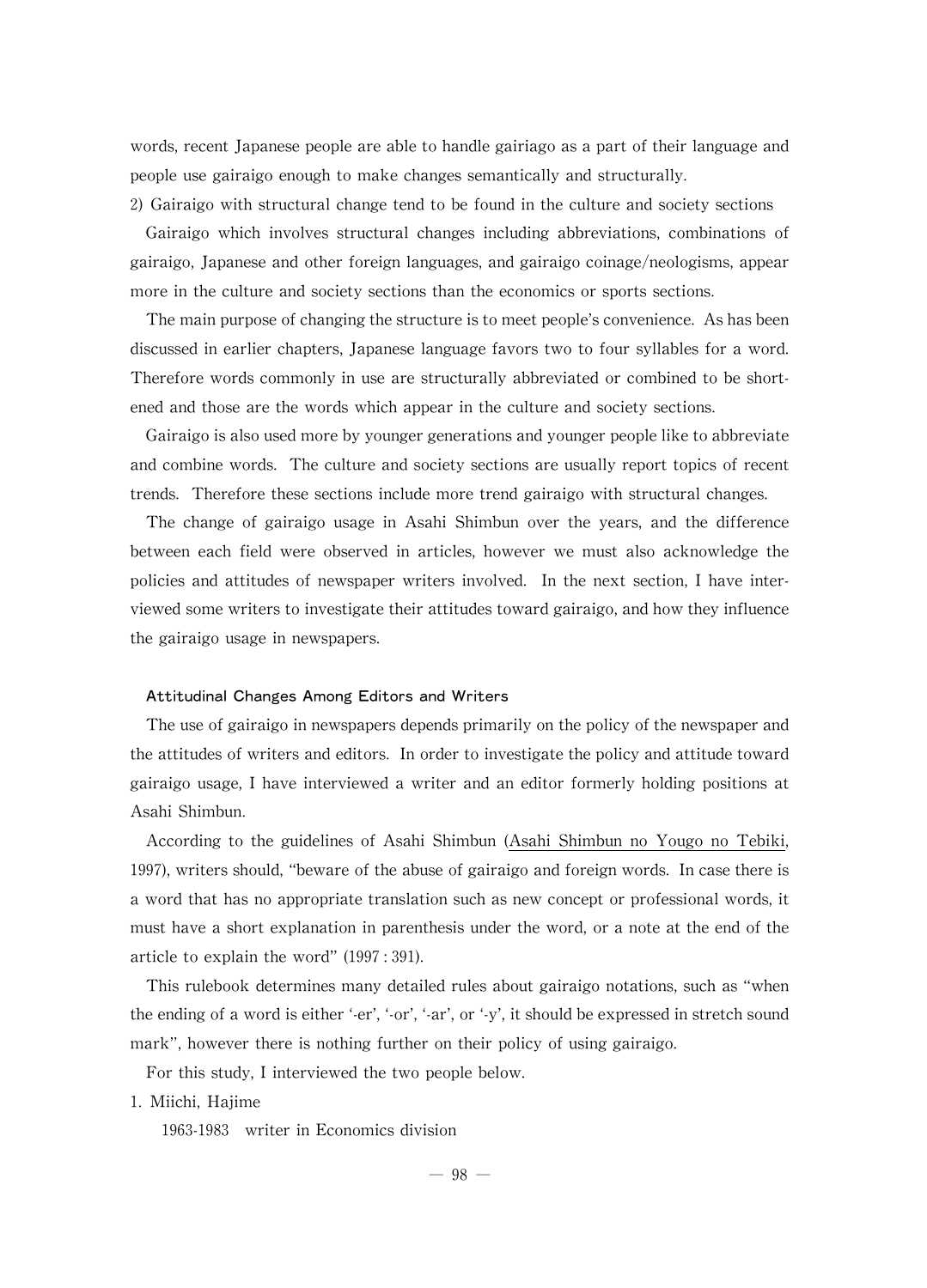1983-1992 associate editor in Economics division

2. Ueda, Bunsei

1965-1974 writer in society division

1974-1985 editor in society division

1985-2001 writer and editor in art, culture, and society division

The questions asked were: Is there any particular policy with Asahi Shimbun in order to use gairaigo? How much gairaigo should be allowed in newspaper? Why do you choose to employ gairaigo? Is there any tendency last 50 years? Are you positive or negative about using gairaigo? Are there different attitudes depending on the different sections (economics, culture, society, sports)? Is there anything special you have noticed about gairaigo usage in the Asahi Shimbun?

First, Miichi described the attitude of Asahi Shimbun as an organization; Asahi Shimbun is known as the standard of Japanese language so that its language should be conservative. The level of language used should be understood by anybody above 15 years old, middle school graduates to senior citizens should be able to read the paper, because the range of readers is wide spread. He says that this attitude applies to gairaigo as well. About gairaigo usage,Miichi says,

"Asahi Shimbun never creates gairaigo, but employs gairaigo that are commonly used. There is a tendency to avid using gairaigo verbs for three reasons; 1) usually gairaigo verbs cannot be abbreviated, 2) there are usually Japanese verbs which can replace gairaigo verbs, and 3) gairaigo verbs do not have impact so that there is no point using them instead of Japanese. Therefore the Asahi Shimbun does not need to employ gairaigo verbs."

This writer/editor's attitude towards gairaigo verb corresponds to the data from Asahi Shimbun. Only a small number of gairaigo verbs appeared in articles throughout the period analyzed.

It seems like making impact in the newspaper is one of the main roles of gairaigo. Miichi also explains that abbreviations of gairaigo is only used for headlines of articles, but never used in the article itself. The reasons for employing abbreviations of gairaigo in the headlines are; 1) there is limited space for the healdlines, 2) it has greater impact. In the article itself, the abbreviated gairaigo is mentioned in full with an explanation.

This rule applies overall to the rest of Japanese as well. Using abbreviations — whether the word is sufficiently recognizable by the majority or not  $\sim$  calls attention and heightens the curiosity of the readers.

Gairaigo verbs are an exception, but Miichi says that he would not avoid using gairaigo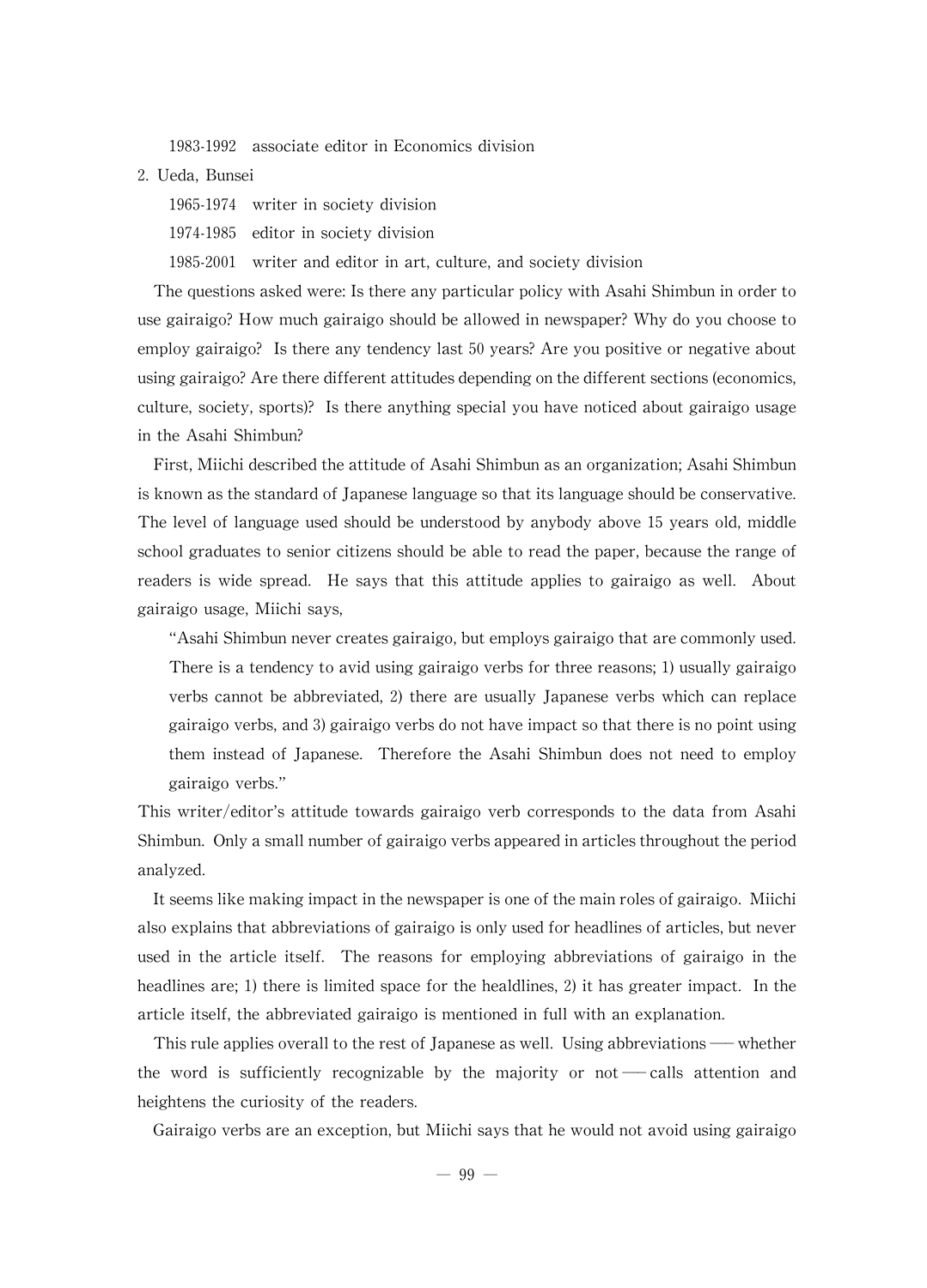nouns, always including the Japanese translation or an explanation. Especially with economics articles, many professional or specialized gairaigo are not commonly known. Miichi explains the situation in this way,

"The writer can create a translation for professional gairaigo, but the readers would not understand such translations anyway. Readers who understand such translations would understand the gairaigo, too. So there is no point translating gairaigo into Japanese. It is not the issue of gairaigo, it is the issue of reader's interest and profession."

Miichi mentions gairaigo in the sports section as an extreme example of professional use. He says that there are manygairaigo and even Japanesewords hewould not understand in the *sumo* or soccer sections, because he is simply not interested in those sports. If the article is about sports that he is interested, he knows all the professional terms.

He also mentioned, that in contrast to economics articles, there is not an explanation for each gairaigo in the sports section. He thinks economic articles must be fair to all readers in this way in order to be understandable to all, but sports articles are written for readers who want to understand.

Miichi says he is not negative about using gairaigo, but the same with other uncommon Japanese terms, he wants to be fair to all readers. He thinks that the newspapers should not created gairaigo or even abbreviate gairaigo to threaten readers, but gairaigo that is frequently used many be used in the newspaper articles.

However, "gairaigo is a good escape from using discriminatory words", Miichi says. Some particular Japanese words are classified as discriminatory words and cannot appear in the newspaper articles. The writer must explain such terms without using the particular word. If the writer can use gairaigo that is equivalent to the Japanese discriminatory word instead, he/she would rather use such gairaigo. The euphemistic usage of gairaigo seems functioning on the newspapers as well.

Miichi concluded the interview with the following;

"The appropriate amount of gairaigo in newspaper articles is 10 to 20%, but it is probably about 10% right now. The number has been increasing and it will increase more. There is no point criticizing gairaigo, but whenever a writer uses gairaigo, the writer should keep the right attitude — that is to provide understandable information."

From my interview with Ueda, it was possible to identify slightly different attitudes between two journalists in different fields. Ueda has mainly worked in the society and culture divisions whereas Miichi has been always in economics division.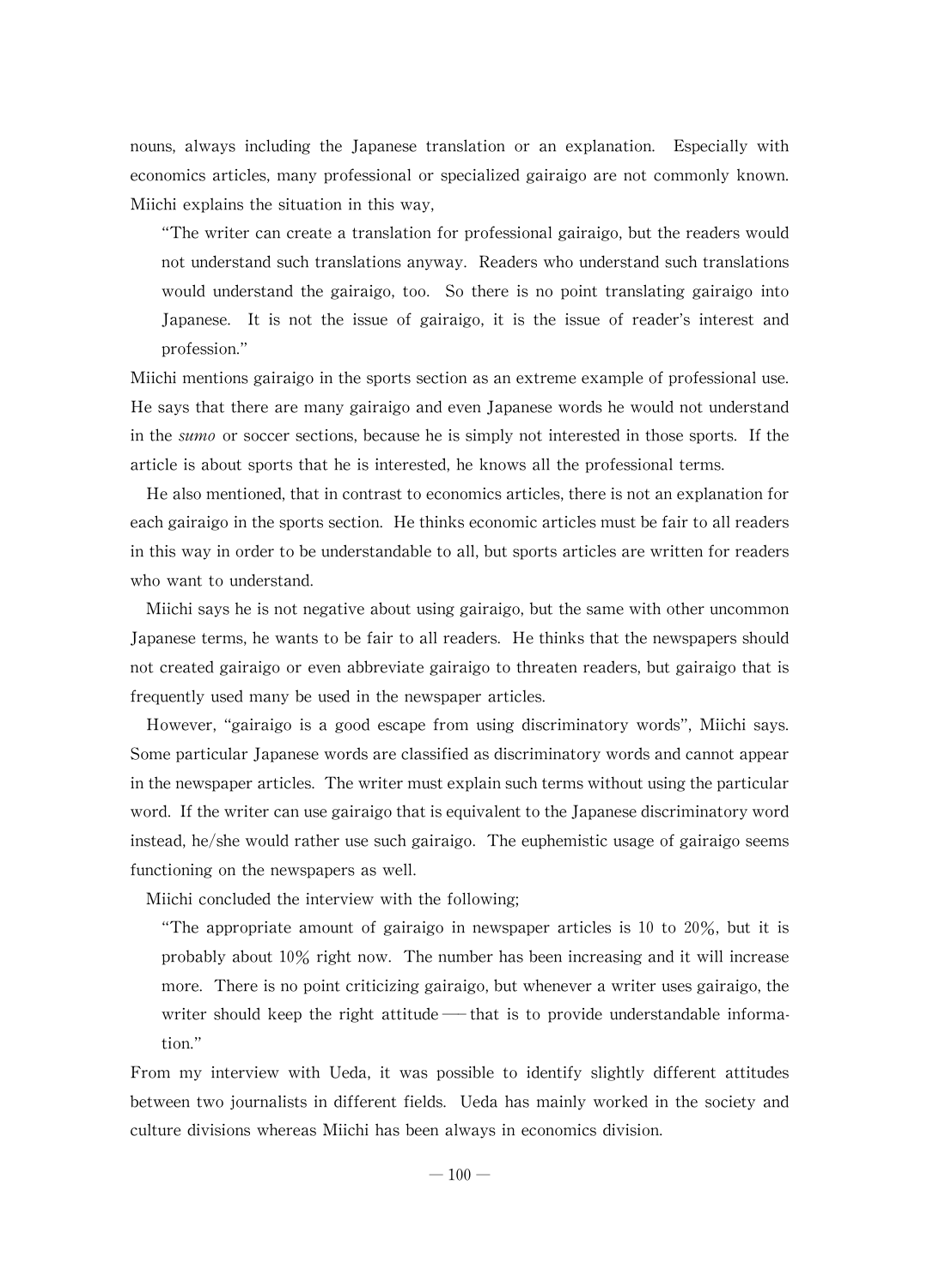According to Ueda, as well, there is not particular policy toward use of gairaigo as Asahi Shimbun. Usually the use of gairaigo is dependent on each writer and the rules of gairaigo notations are only the concern of the editor. He uses Japanese translations as much as he can and tries to avoid using gairaigo in his articles.

Ueda gave the example of konsento as one of the gairaigo he would use. Konsento is derived from 'concentric plug', meaning outlet or socket. It is a common word in Japanese daily life and he judges this word is understandable to all readers without explanation. It bothers him, and probably the readers, if he has to look up notes to understand gairaigo and therefore an article. He is basically negative towards using gairaigo in newspaper articles.

He commented that the statements given by Japanese bureaucrats to newspaper include many gairaigo, possibly to avoid directness or to leave the statement ambiguous. Therefore, economics articles tend to have more gairaigo than social articles. In his observation, about 10% of recent Asahi Shimbun articles are gairaigo.

Though he realizes the necessity of gairaigo, at the same time, Ueda explains that Japanese language has been increasing in vocabulary by adding loanwords, so it is the destiny of Japanese to keep on increasing gairaigo. The difference is, loanwords used to be from China (kango), and now most are from the West (katakana gairaigo). However, Ueda does not believe the influence of gairaigo will destroy the Japanese language. This gairaigo phenomenon is at an acceptable level.

As was seen in Figure 2 (the linear trend of gairaigo in economics, culture, society, and sports), the linear line for economics is increasing slightly and for society is decreasing slightly. The attitudes of the two journalists from there two different divisions seem to correspond to the gairaigo trend for the Asahi Shimbun.

Overall, the amount of gairaigo has been increasing since 1952 along with the social change. Sometimes gairaigo usage is criticized as "the flood of gairaigo is threatening the beauty of Japanese". However gairaigo is part of sociolinguistic phenomenon and naturally as a result, language changes. The important attitude is to recognize gairaigo as part of Japanese, and just as other Japanese new professional terms, people will learn new professional gairaigo. The study of gairaigo will make contribution to neologism in Japanese. Therefore the further study of changing patterns and attitude toward gairaigo should be continued.